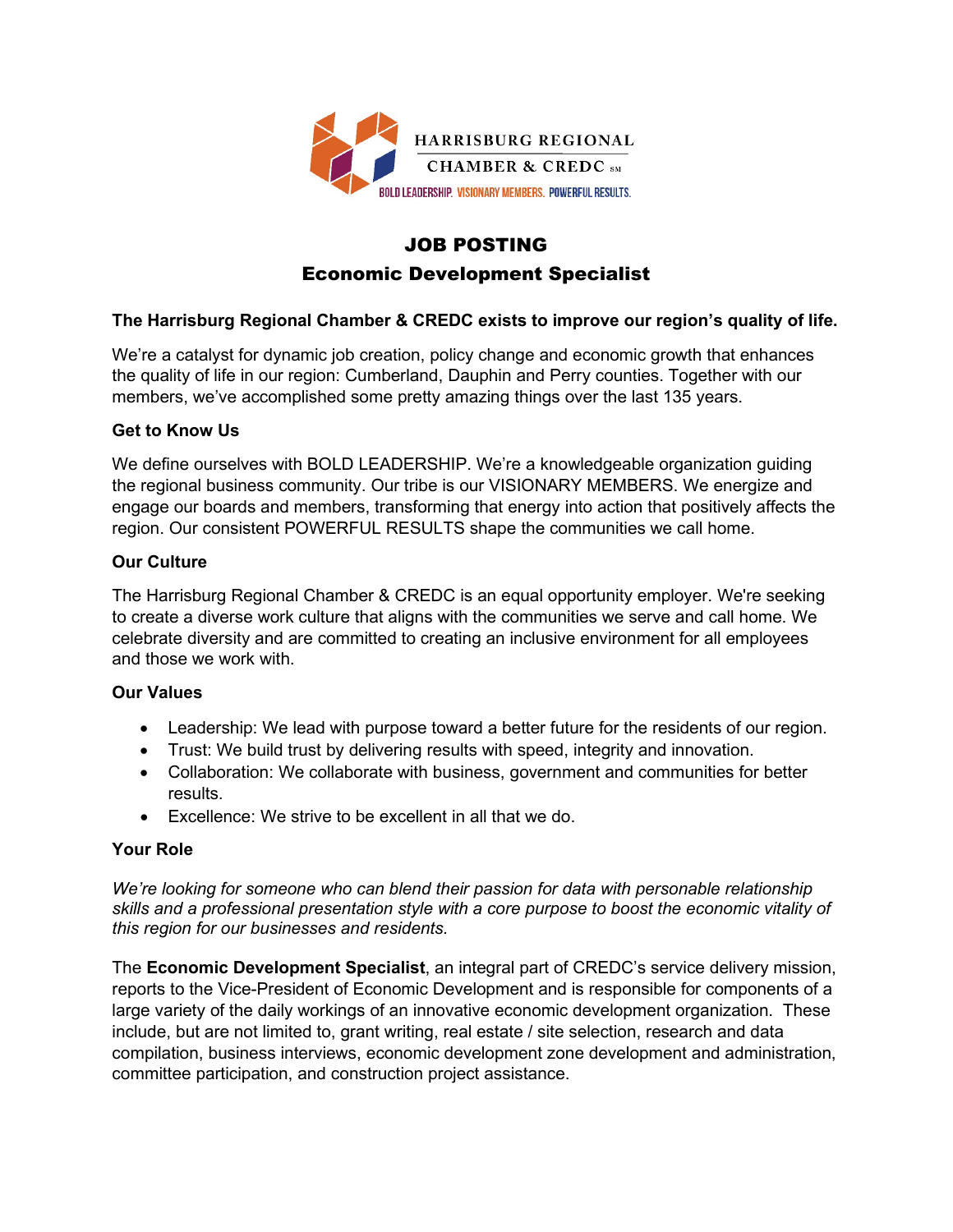### *What it looks like for you*

This role provides the person selected with great variety. Each day may be very different from the last. Stringing together varied activities and experiences to support one cohesive vision and strategy requires a long-term approach and wide-angle view.

Primary responsibilities of this position may include the following:

- $\circ$  Interface with the Governor's Action Team, Office of International Business Development, commercial realtors/ developers, site selection consultants and business executives with the goal of finding suitable buildings or sites for businesses as well as providing detailed and technical information.
- $\circ$  Respond in a time sensitive manner to inquiries from relocating companies for regional real estate availabilities, infrastructure, workforce, business incentives, etc.
- o Develop a working knowledge of the numerous State, Federal, Local and Private sources of grants and creative financing alternatives.
- o Compile, manage and maintain regional demographic materials including but not limited to census data sources, cost of living data, specific labor market and wage information, real estate rates, tax rates, general demographics, etc.
- $\circ$  Meet and mentor prospective business clients including answering inquires and referrals regarding the availability of local, state, and federal services with a concentration on available real estate options, as well as state and local business incentive programs.
- $\circ$  Refer clients to proper channels of assistance in the event that CREDC cannot provide a needed service.
- $\circ$  Meet with businesses, municipal leaders, and other organizations within Cumberland, Dauphin, and Perry counties to assist in regional economic development efforts.
- o Administer the South-Central Keystone Opportunity Zone program in cooperation with the sub-zone coordinators.
- $\circ$  Interact directly with officials at federal, state and local levels, the PA Department of Community and Economic Development and the PA Department of Transportation.
- $\circ$  Assist with the packaging of finance programs including loans and grants.
- $\circ$  Contributes to the overall success of the organization by performing other duties and participating in special projects and events, as assigned.

Are you energized by learning and by variety? Do you feel rewarded when challenged to learn quickly and adapt to change? Do you find joy in establishing connections and maintaining relationships with business resources?

### *If so, then consider joining our team!*

### **Experience and Requirements**

- $\circ$  Candidates should have a minimum 2 years of experience in an economic development or related role.
- o A Bachelor's Degree related to Business, Economics, Government or Public Administration.
- o Flexibility to work some early mornings and some evenings is required.
- o A valid PA driver's license and properly insured vehicle is required.